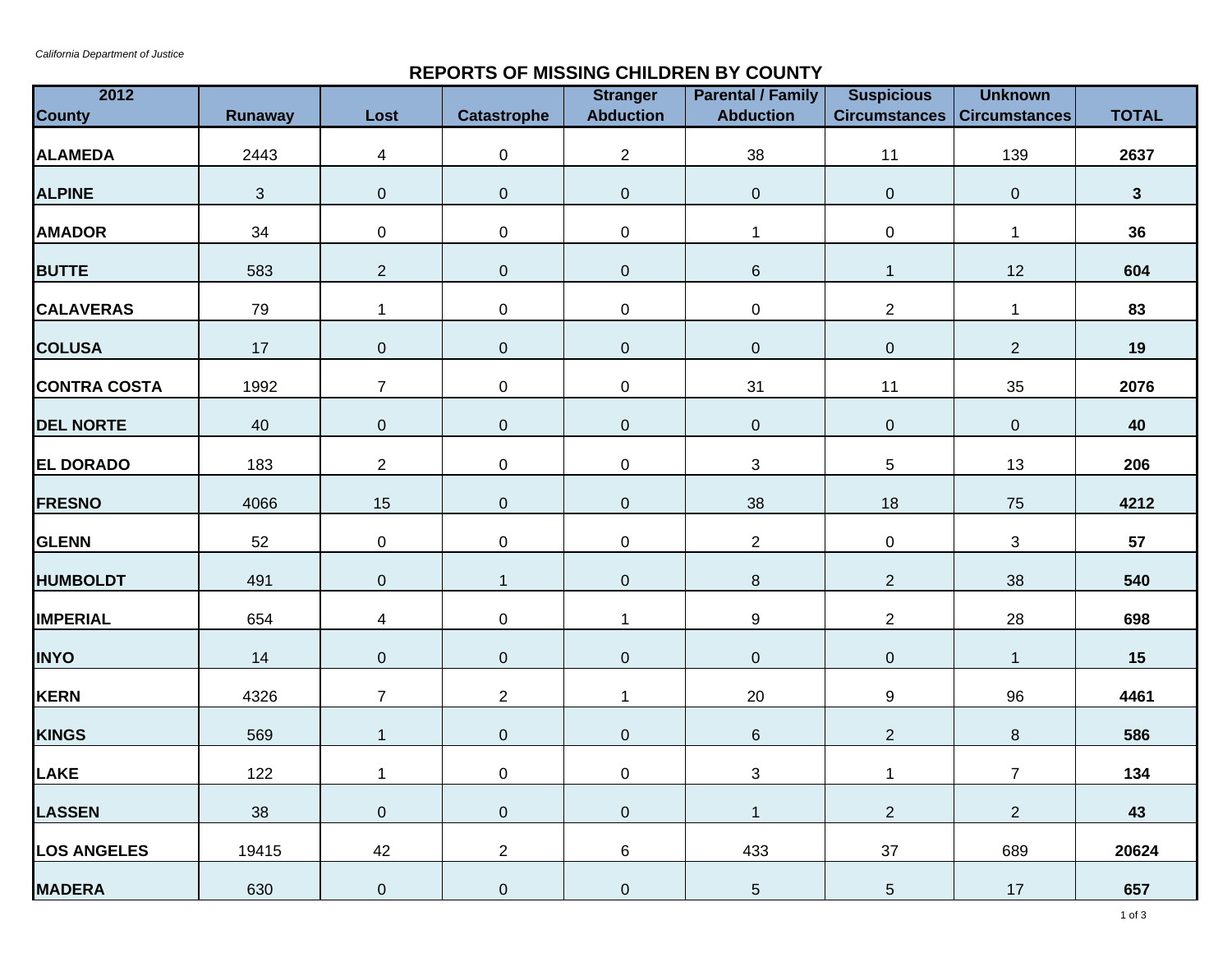## **REPORTS OF MISSING CHILDREN BY COUNTY**

| 2012<br><b>County</b>  | <b>Runaway</b> | Lost             | <b>Catastrophe</b> | <b>Stranger</b><br><b>Abduction</b> | <b>Parental / Family</b><br><b>Abduction</b> | <b>Suspicious</b><br>Circumstances | <b>Unknown</b><br><b>Circumstances</b> | <b>TOTAL</b> |
|------------------------|----------------|------------------|--------------------|-------------------------------------|----------------------------------------------|------------------------------------|----------------------------------------|--------------|
| <b>MARIN</b>           | 225            | $\overline{a}$   | 0                  | $\mathbf 0$                         | $\overline{2}$                               | $\mathbf{1}$                       | 8                                      | 238          |
| <b>MARIPOSA</b>        | 34             | $\sqrt{5}$       | $\pmb{0}$          | $\boldsymbol{0}$                    | $\mathbf{1}$                                 | $\overline{0}$                     | $\sqrt{3}$                             | 43           |
| <b>MENDOCINO</b>       | 173            | $\pmb{0}$        | 0                  | $\mathbf 0$                         | $\,6$                                        | 0                                  | $\mathbf{3}$                           | 182          |
| <b>MERCED</b>          | 1339           | $\overline{4}$   | 0                  | $\mathbf{1}$                        | $10$                                         | 6                                  | 26                                     | 1386         |
| <b>MODOC</b>           | 17             | $\pmb{0}$        | 0                  | $\mathbf 0$                         | $\mathbf 0$                                  | 0                                  | $\mathbf 0$                            | 17           |
| <b>MONO</b>            | $\overline{7}$ | $\boldsymbol{0}$ | $\pmb{0}$          | $\mathbf 0$                         | $\pmb{0}$                                    | $\mathbf{1}$                       | $\overline{2}$                         | 10           |
| <b>MONTEREY</b>        | 768            | $\boldsymbol{9}$ | 0                  | $\overline{2}$                      | 16                                           | $\overline{4}$                     | 22                                     | 821          |
| <b>NAPA</b>            | 204            | $\pmb{0}$        | $\boldsymbol{0}$   | $\pmb{0}$                           | $\overline{4}$                               | $\overline{2}$                     | $\,6\,$                                | 216          |
| <b>NEVADA</b>          | 241            | $\pmb{0}$        | 0                  | $\mathbf 0$                         | $\pmb{0}$                                    | $\overline{4}$                     | 5                                      | 250          |
| <b>ORANGE</b>          | 4635           | $35\,$           | $\boldsymbol{0}$   | $\pmb{0}$                           | 81                                           | 22                                 | 196                                    | 4969         |
| <b>PLACER</b>          | 542            | $\bf 8$          | 0                  | $\mathbf 0$                         | 8                                            | 6                                  | 139                                    | 703          |
| <b>PLUMAS</b>          | 15             | $\pmb{0}$        | $\boldsymbol{0}$   | $\mathbf 0$                         | $\pmb{0}$                                    | $\pmb{0}$                          | $\mathbf{1}$                           | 16           |
| <b>RIVERSIDE</b>       | 6201           | $\overline{4}$   | $\overline{a}$     | $\mathbf 0$                         | 33                                           | 17                                 | $30\,$                                 | 6287         |
| <b>SACRAMENTO</b>      | 6329           | 16               | $\mathbf{1}$       | 10                                  | 47                                           | 17                                 | 62                                     | 6482         |
| <b>SAN BENITO</b>      | 121            | $\pmb{0}$        | 0                  | $\pmb{0}$                           | $\overline{2}$                               | $\overline{2}$                     | 5                                      | 130          |
| <b>SAN BERNARDINO</b>  | 5075           | $\overline{5}$   | $\boldsymbol{0}$   | $5\phantom{.0}$                     | 96                                           | 17                                 | 138                                    | 5336         |
| <b>SAN DIEGO</b>       | 5684           | 15               | 0                  | $\pmb{0}$                           | 57                                           | $10\,$                             | 65                                     | 5831         |
| <b>SAN FRANCISCO</b>   | 1211           | $\overline{2}$   | 0                  | $\pmb{0}$                           | $\boldsymbol{9}$                             | $\overline{a}$                     | $\mathfrak{S}$                         | 1227         |
| <b>SAN JOAQUIN</b>     | 2473           | 22               | 0                  | $\mathbf 1$                         | 27                                           | 10                                 | 97                                     | 2630         |
| <b>SAN LUIS OBISPO</b> | 474            | $\sqrt{5}$       | 0                  | $\mathbf 0$                         | 4                                            | $\overline{2}$                     | 29                                     | 514          |